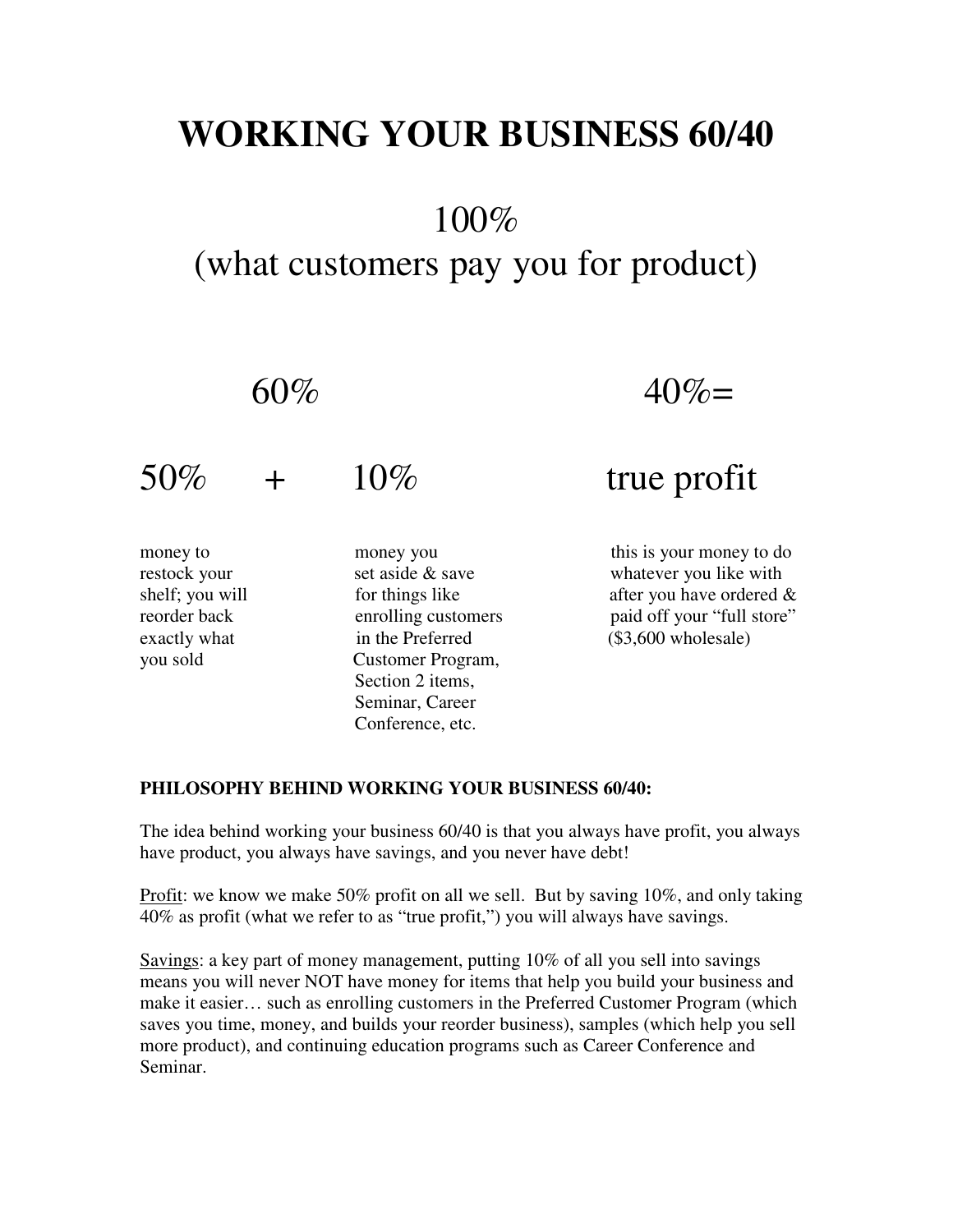Product: think of the grocery store, or Target, or The Gap. Is your grocery store ever out of bread and milk? Is Target ever out of paper towels and toilet paper? Is The Gap ever out of jeans? No… because they always scan what they sell, and that lets them know what product to reorder to restock their shelf. Working your business the same way… by reordering what you sell on a regular basis… means you are always ready to fill your customers' orders, and therefore they will keep coming back to you over and over again.

Debt: the first thing we want to eliminate. After all, you didn't come into Mary Kay to spend money, you came in to make money! Still, we know that starting any business involves some initial start-up cost. A Mary Kay business is no different. What IS different is that our start-up expense is far lower than most businesses, and allows you to make far MORE money sooner, and thus pay off your start-up expense in full. That's a great thing, since most businesses involve start-up costs that are never recouped. We recommend you pay off your initial Mary Kay investment one of two ways:

- 1. Put all your "true profit" toward paying off your initial investment until it's paid off.
- 2. Put half your "true profit" toward paying off your initial investment until it's paid off.

With either of these plans, you should pay off your initial investment quickly. Here are two conservative examples of what you might expect to achieve in your first three months in Mary Kay.

Example 1: You hold three Mary Kay skincare classes per week and attend your weekly success workshop (training). That amounts to between 3-7 hours of work per week. You sell \$200 per class, which is \$600 per week and \$2400 per month. Your true profit (40% of what you sell) is \$960 per month. Putting all your true profit toward paying off your initial investment would mean even a full-store start (\$3,600 wholesale) could be paid off in four months.

Example 2: You hold three Mary Kay skincare classes per week and attend your weekly success workshop (training). That amounts to between 3-7 hours of work. You sell \$200 per class, which is \$600 per week and \$2400 per month. Your true profit (40% of what you sell) is \$960 per month. Putting HALF your true profit toward paying off your initial investment would mean even a full-store start (\$3,600 wholesale) could be paid off in eight months.

Neither of these examples take into account two key factors:

1. You can start building a team and earning commission money immediately, which will help you offset your initial investment faster. Having just one team member who works the way you do in example one or example two would mean \$48 a month in commission. Two team members would mean \$96 a month in commission. Three team members would mean \$144 in commission. Remember,